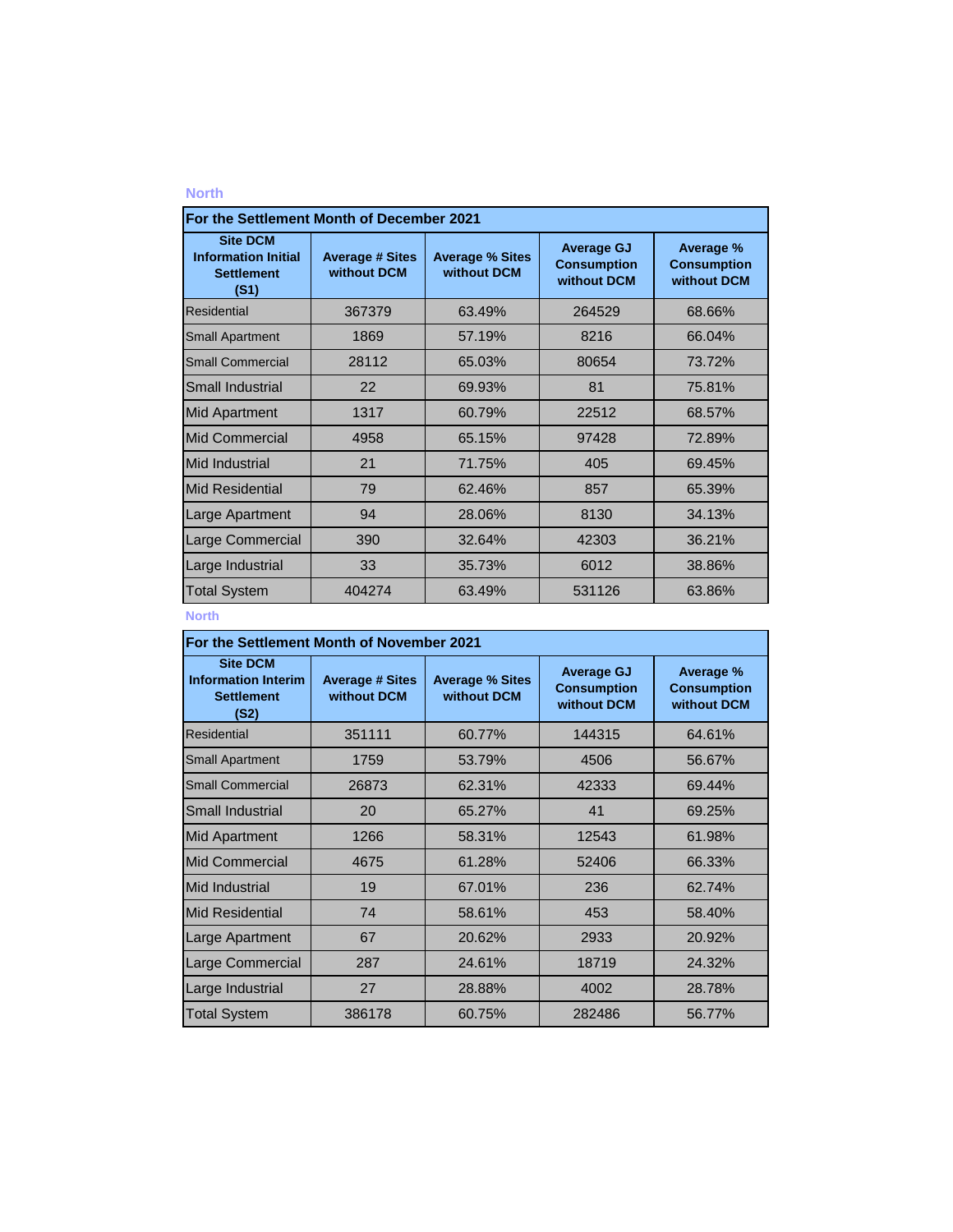| For the Settlement Month of September 2021                               |                                       |                                       |                                                        |                                                |  |
|--------------------------------------------------------------------------|---------------------------------------|---------------------------------------|--------------------------------------------------------|------------------------------------------------|--|
| <b>Site DCM</b><br><b>Information Final</b><br><b>Settlement</b><br>(S3) | <b>Average # Sites</b><br>without DCM | <b>Average % Sites</b><br>without DCM | <b>Average GJ</b><br><b>Consumption</b><br>without DCM | Average %<br><b>Consumption</b><br>without DCM |  |
| <b>Residential</b>                                                       | 89                                    | 0.02%                                 | 45                                                     | 0.07%                                          |  |
| <b>Small Apartment</b>                                                   | $\Omega$                              | $0.00\%$                              |                                                        |                                                |  |
| <b>Small Commercial</b>                                                  | 82                                    | 0.19%                                 | 46                                                     | 0.43%                                          |  |
| Small Industrial                                                         | $\Omega$                              | 0.00%                                 |                                                        |                                                |  |
| <b>Mid Apartment</b>                                                     | 1                                     | 0.05%                                 | 3                                                      | 0.05%                                          |  |
| <b>Mid Commercial</b>                                                    | 25                                    | 0.32%                                 | 79                                                     | 0.41%                                          |  |
| Mid Industrial                                                           | $\Omega$                              | 0.00%                                 |                                                        |                                                |  |
| <b>Mid Residential</b>                                                   | 1                                     | 0.52%                                 | 12                                                     | 3.85%                                          |  |
| Large Apartment                                                          | 0                                     | 0.06%                                 | $\overline{2}$                                         | 0.05%                                          |  |
| Large Commercial                                                         | $\overline{2}$                        | 0.13%                                 | 20                                                     | 0.06%                                          |  |
| Large Industrial                                                         | 1                                     | 1.09%                                 | $\Omega$                                               | 0.00%                                          |  |
| <b>Total System</b>                                                      | 200                                   | 0.03%                                 | 207                                                    | 0.13%                                          |  |

## **South**

| For the Settlement Month of December 2021                                  |                                       |                                       |                                                        |                                                |  |
|----------------------------------------------------------------------------|---------------------------------------|---------------------------------------|--------------------------------------------------------|------------------------------------------------|--|
| <b>Site DCM</b><br><b>Information Initial</b><br><b>Settlement</b><br>(S1) | <b>Average # Sites</b><br>without DCM | <b>Average % Sites</b><br>without DCM | <b>Average GJ</b><br><b>Consumption</b><br>without DCM | Average %<br><b>Consumption</b><br>without DCM |  |
| Residential                                                                | 306830                                | 52.84%                                | 224242                                                 | 57.64%                                         |  |
| <b>Small Apartment</b>                                                     | 1025                                  | 46.81%                                | 2361                                                   | 44.66%                                         |  |
| <b>Small Commercial</b>                                                    | 20812                                 | 61.34%                                | 55943                                                  | 67.61%                                         |  |
| Small Industrial                                                           | 22                                    | 64.80%                                | 177                                                    | 84.41%                                         |  |
| Irrigation                                                                 | 576                                   | 76.74%                                | $\Omega$                                               |                                                |  |
| <b>Mid Apartment</b>                                                       | 505                                   | 42.88%                                | 9144                                                   | 47.62%                                         |  |
| <b>Mid Commercial</b>                                                      | 3828                                  | 62.13%                                | 76085                                                  | 69.21%                                         |  |
| Mid Industrial                                                             | 22                                    | 71.28%                                | 437                                                    | 73.34%                                         |  |
| <b>Mid Residential</b>                                                     | 109                                   | 68.41%                                | 1360                                                   | 75.29%                                         |  |
| Large Apartment                                                            | 47                                    | 19.67%                                | 4186                                                   | 23.38%                                         |  |
| Large Commercial                                                           | 339                                   | 30.13%                                | 42481                                                  | 34.08%                                         |  |
| Large Industrial                                                           | 39                                    | 31.50%                                | 6400                                                   | 24.98%                                         |  |
| <b>Total System</b>                                                        | 334154                                | 53.33%                                | 422815                                                 | 54.41%                                         |  |